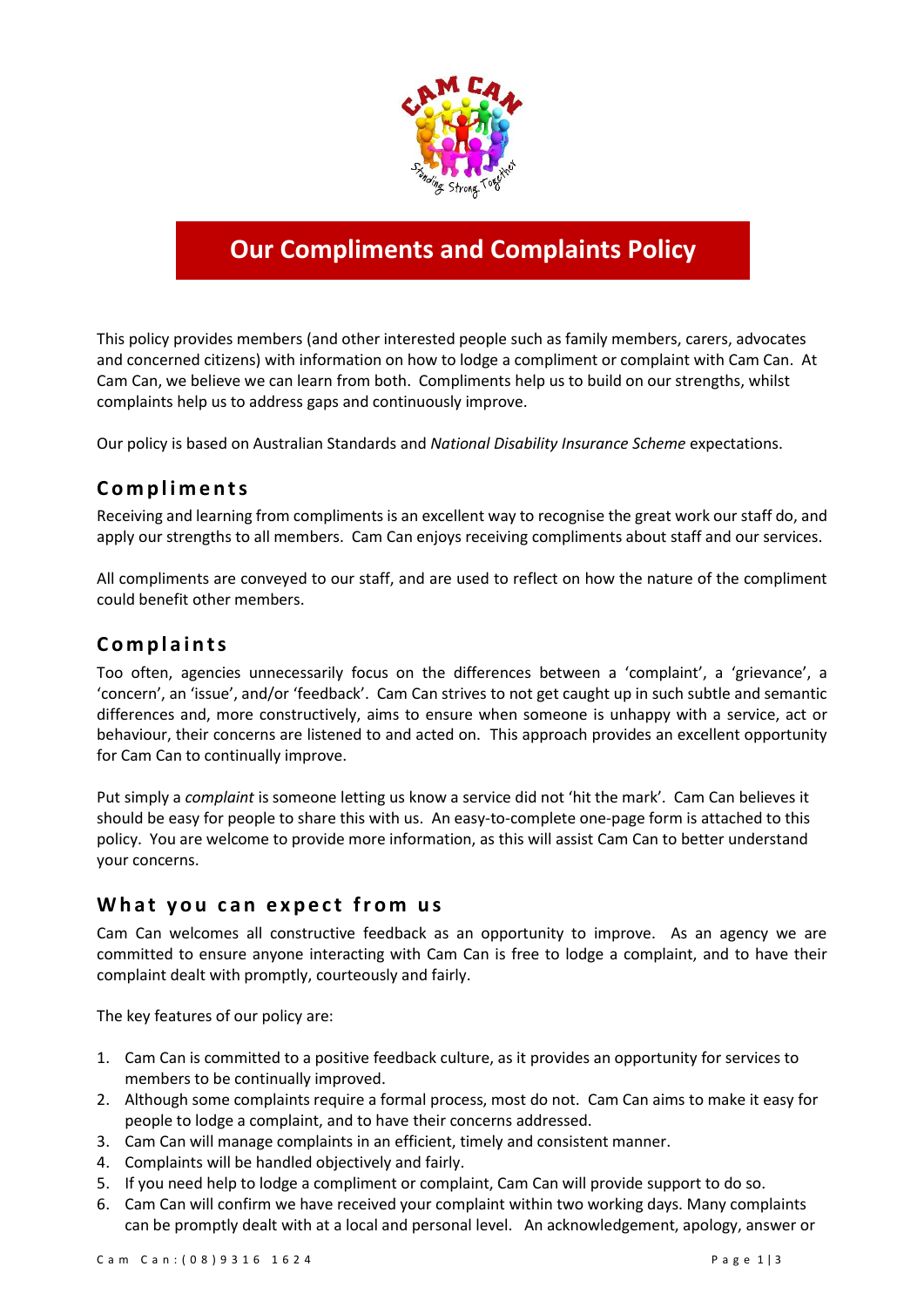action can often resolve a complaint. More serious complaints will typically need a more formal response and may take longer to resolve.

- 7. If you are not satisfied with Cam Can's process or the outcome of your complaint, we will undertake an internal independent review. If you are still dissatisfied, we will help refer you to an external party who will review what we did (e.g. NDIA, Ombudsman).
- 8. If you make a complaint about someone else, we are unable to tell you what the consequence on that person was as a result of your complaint.
- 9. We will treat you with respect, compassion, empathy and regularly communicate progress about your complaint with you.

#### How do I lodge a compliment or complaints?

If you would like to take the time to let us know what we are doing well or have not done well, please email: [info@camcan.org.au](mailto:info@camcan.org.au)

### What else can I do?

Ideally, Cam Can would like an opportunity to listen to and resolve your complaint. There may be times, however, you may prefer to lodge your complaint elsewhere. The NDIS Quality and Safeguards Commission (NDIS Commission) is an independent Commonwealth agency established to improve the quality and safety of NDIS supports and services. The NDIS Commission can take complaints from anyone about:

- NDIS services or supports that were not provided in a safe and respectful way
- NDIS services and supports that were not delivered to an appropriate standard
- how an NDIS provider has managed a complaint about services or supports provided to an NDIS participant.

You can make a complaint to the NDIS Commission by:

- phoning 1800 035 544 (free call from landlines) or TTY 133 677. Interpreters can be arranged.
- [National Relay Service](https://www.communications.gov.au/what-we-do/phone/services-people-disability/accesshub/national-relay-service) and ask for 1800 035 544.
- <https://www.ndis.gov.au/contact/feedback-and-complaints#online-form>

If you are dissatisfied with the outcome of your complaint to the NDIS Commission, you can ask for a supervisor or manager to review your complaint and how it was handled. After this, if you are still not satisfied, you may seek assistance from the Commonwealth Ombudsman on 1300 362 072 or <https://www.ombudsman.gov.au/>